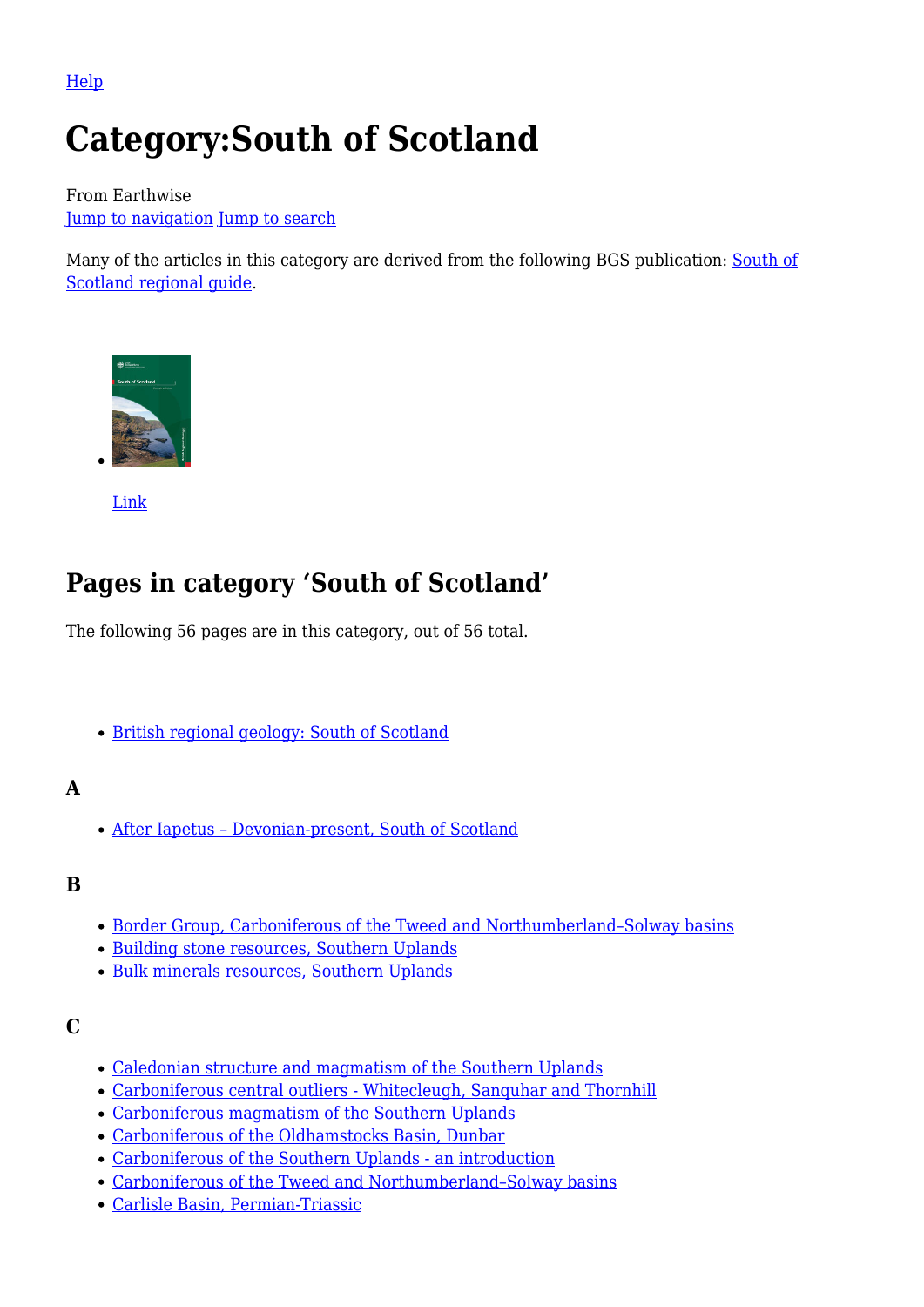- [Coal Measures, Carbonifererous, Southern Uplands](http://earthwise.bgs.ac.uk/index.php/Coal_Measures,_Carbonifererous,_Southern_Uplands)
- [Crawford Group, Ordovician, Southern Uplands](http://earthwise.bgs.ac.uk/index.php/Crawford_Group,_Ordovician,_Southern_Uplands)

#### **D**

- [Deformation of the Girvan succession, Southern Uplands](http://earthwise.bgs.ac.uk/index.php/Deformation_of_the_Girvan_succession,_Southern_Uplands)
- [Depositional environments, Ordovician and Silurian, Southern Uplands](http://earthwise.bgs.ac.uk/index.php/Depositional_environments,_Ordovician_and_Silurian,_Southern_Uplands)
- [Devensian glaciations, Quaternary, Southern Uplands](http://earthwise.bgs.ac.uk/index.php/Devensian_glaciations,_Quaternary,_Southern_Uplands)
- [Devonian the 'Old Red Sandstone' and associated volcanic rocks of the Southern Uplands](http://earthwise.bgs.ac.uk/index.php/Devonian_-_the_%E2%80%98Old_Red_Sandstone%E2%80%99_and_associated_volcanic_rocks_of_the_Southern_Uplands)

# **E**

- [Early Palaeozoic Iapetus Ocean, South of Scotland](http://earthwise.bgs.ac.uk/index.php/Early_Palaeozoic_Iapetus_Ocean,_South_of_Scotland)
- [Ettrick Group, Silurian, Southern Uplands](http://earthwise.bgs.ac.uk/index.php/Ettrick_Group,_Silurian,_Southern_Uplands)

#### **F**

[Fuel and energy resources, Southern Uplands](http://earthwise.bgs.ac.uk/index.php/Fuel_and_energy_resources,_Southern_Uplands)

#### **G**

- [Gala Group, Silurian, Southern Uplands](http://earthwise.bgs.ac.uk/index.php/Gala_Group,_Silurian,_Southern_Uplands)
- [Geological hazards, Southern Uplands](http://earthwise.bgs.ac.uk/index.php/Geological_hazards,_Southern_Uplands)
- [Geology and man](http://earthwise.bgs.ac.uk/index.php/Geology_and_man)

# **H**

- [Hawick Group, Silurian, Southern Uplands](http://earthwise.bgs.ac.uk/index.php/Hawick_Group,_Silurian,_Southern_Uplands)
- [Holocene, Southern Uplands](http://earthwise.bgs.ac.uk/index.php/Holocene,_Southern_Uplands)
- [Hydrogeology and water supply of the Southern Uplands](http://earthwise.bgs.ac.uk/index.php/Hydrogeology_and_water_supply_of_the_Southern_Uplands)

#### **I**

- [Iapetus Suture, South of Scotland](http://earthwise.bgs.ac.uk/index.php/Iapetus_Suture,_South_of_Scotland)
- Inverclyde Group, Carboniferous of the Tweed and Northumberland-Solway basins
- [Ipswichian Interglacial, Quaternary, Southern Uplands](http://earthwise.bgs.ac.uk/index.php/Ipswichian_Interglacial,_Quaternary,_Southern_Uplands)

# **J**

• [Jurassic to Palaeogene of the Southern Uplands](http://earthwise.bgs.ac.uk/index.php/Jurassic_to_Palaeogene_of_the_Southern_Uplands)

#### **L**

- [Late Caledonian dyke swarms, Southern Uplands](http://earthwise.bgs.ac.uk/index.php/Late_Caledonian_dyke_swarms,_Southern_Uplands)
- [Late Caledonian plutonic rocks, Southern Uplands](http://earthwise.bgs.ac.uk/index.php/Late_Caledonian_plutonic_rocks,_Southern_Uplands)
- [Late glacial period, Quaternary, Southern Uplands](http://earthwise.bgs.ac.uk/index.php/Late_glacial_period,_Quaternary,_Southern_Uplands)
- [Leadhills Supergroup, Ordovician, Southern Uplands](http://earthwise.bgs.ac.uk/index.php/Leadhills_Supergroup,_Ordovician,_Southern_Uplands)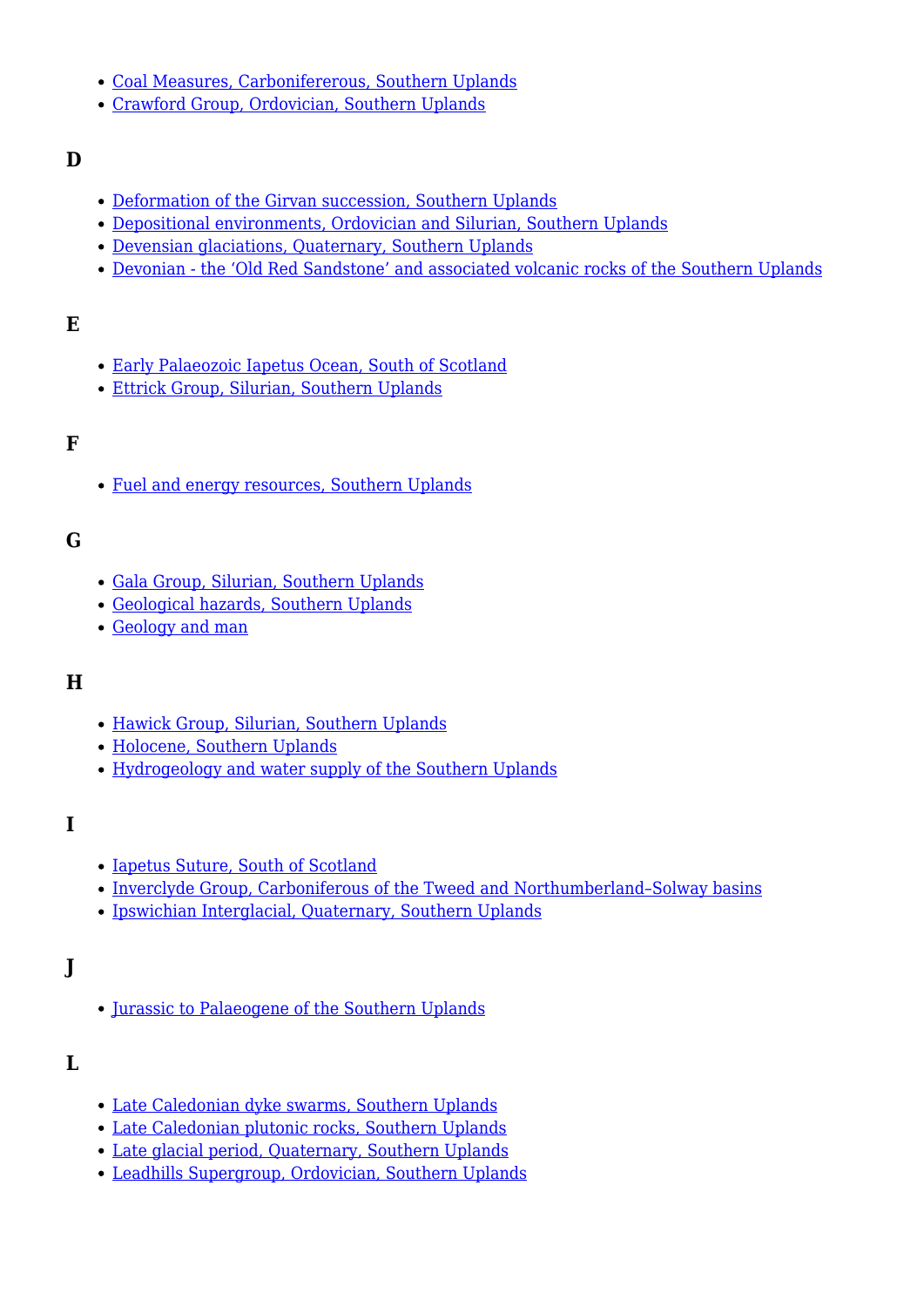#### **M**

- [Metalliferous and associated minerals resources, Southern Uplands](http://earthwise.bgs.ac.uk/index.php/Metalliferous_and_associated_minerals_resources,_Southern_Uplands)
- [Moffat Shale Group, Ordovician–Silurian, Southern Uplands](http://earthwise.bgs.ac.uk/index.php/Moffat_Shale_Group,_Ordovician%E2%80%93Silurian,_Southern_Uplands)

#### **O**

- [Obduction of the Ballantrae Complex, Southern Uplands](http://earthwise.bgs.ac.uk/index.php/Obduction_of_the_Ballantrae_Complex,_Southern_Uplands)
- [Ordovician and Silurian of the Southern Uplands](http://earthwise.bgs.ac.uk/index.php/Ordovician_and_Silurian_of_the_Southern_Uplands)
- [Ordovician Ballantrae Complex](http://earthwise.bgs.ac.uk/index.php/Ordovician_Ballantrae_Complex)
- [Ordovician sedimentary succession, Girvan–Ballantrae district](http://earthwise.bgs.ac.uk/index.php/Ordovician_sedimentary_succession,_Girvan%E2%80%93Ballantrae_district)

#### **P**

- [Pennine Coal Measures Group, Carboniferous of the Tweed and Northumberland–Solway](http://earthwise.bgs.ac.uk/index.php/Pennine_Coal_Measures_Group,_Carboniferous_of_the_Tweed_and_Northumberland%E2%80%93Solway_basins) [basins](http://earthwise.bgs.ac.uk/index.php/Pennine_Coal_Measures_Group,_Carboniferous_of_the_Tweed_and_Northumberland%E2%80%93Solway_basins)
- [Permian and Triassic, Southern Uplands](http://earthwise.bgs.ac.uk/index.php/Permian_and_Triassic,_Southern_Uplands)

# **Q**

- [Quaternary lithostratigraphy of the Southern Uplands](http://earthwise.bgs.ac.uk/index.php/Quaternary_lithostratigraphy_of_the_Southern_Uplands)
- Ouaternary of the Southern Uplands

#### **R**

- [Record of climate change, Southern Uplands](http://earthwise.bgs.ac.uk/index.php/Record_of_climate_change,_Southern_Uplands)
- [Regional structure of the Carboniferous, Southern Uplands](http://earthwise.bgs.ac.uk/index.php/Regional_structure_of_the_Carboniferous,_Southern_Uplands)
- [Riccarton Group, Silurian, Southern Uplands](http://earthwise.bgs.ac.uk/index.php/Riccarton_Group,_Silurian,_Southern_Uplands)

#### **S**

- [Sea-level change, Quaternary to the present, Southern Uplands](http://earthwise.bgs.ac.uk/index.php/Sea-level_change,_Quaternary_to_the_present,_Southern_Uplands)
- Silurian sedimentary succession, Girvan-Ballantrae district
- [South of Scotland introduction to geology](http://earthwise.bgs.ac.uk/index.php/South_of_Scotland_%E2%80%93_introduction_to_geology)
- [Southern Uplands accretionary complex](http://earthwise.bgs.ac.uk/index.php/Southern_Uplands_accretionary_complex)
- [Stewartry Group Permian-Triassic basins, Southern Uplands](http://earthwise.bgs.ac.uk/index.php/Stewartry_Group_Permian-Triassic_basins,_Southern_Uplands)
- [Stratigraphical principles, Carboniferous, Southern Uplands](http://earthwise.bgs.ac.uk/index.php/Stratigraphical_principles,_Carboniferous,_Southern_Uplands)

#### **W**

[Warwickshire Group, Carboniferous of the Tweed and Northumberland–Solway basins](http://earthwise.bgs.ac.uk/index.php/Warwickshire_Group,_Carboniferous_of_the_Tweed_and_Northumberland%E2%80%93Solway_basins)

# **Y**

[Yoredale Group, Carboniferous of the Tweed and Northumberland–Solway basins](http://earthwise.bgs.ac.uk/index.php/Yoredale_Group,_Carboniferous_of_the_Tweed_and_Northumberland%E2%80%93Solway_basins)

#### Retrieved from

'[http://earthwise.bgs.ac.uk/index.php?title=Category:South\\_of\\_Scotland&oldid=27485](http://earthwise.bgs.ac.uk/index.php?title=Category:South_of_Scotland&oldid=27485)' [Categories:](http://earthwise.bgs.ac.uk/index.php/Special:Categories)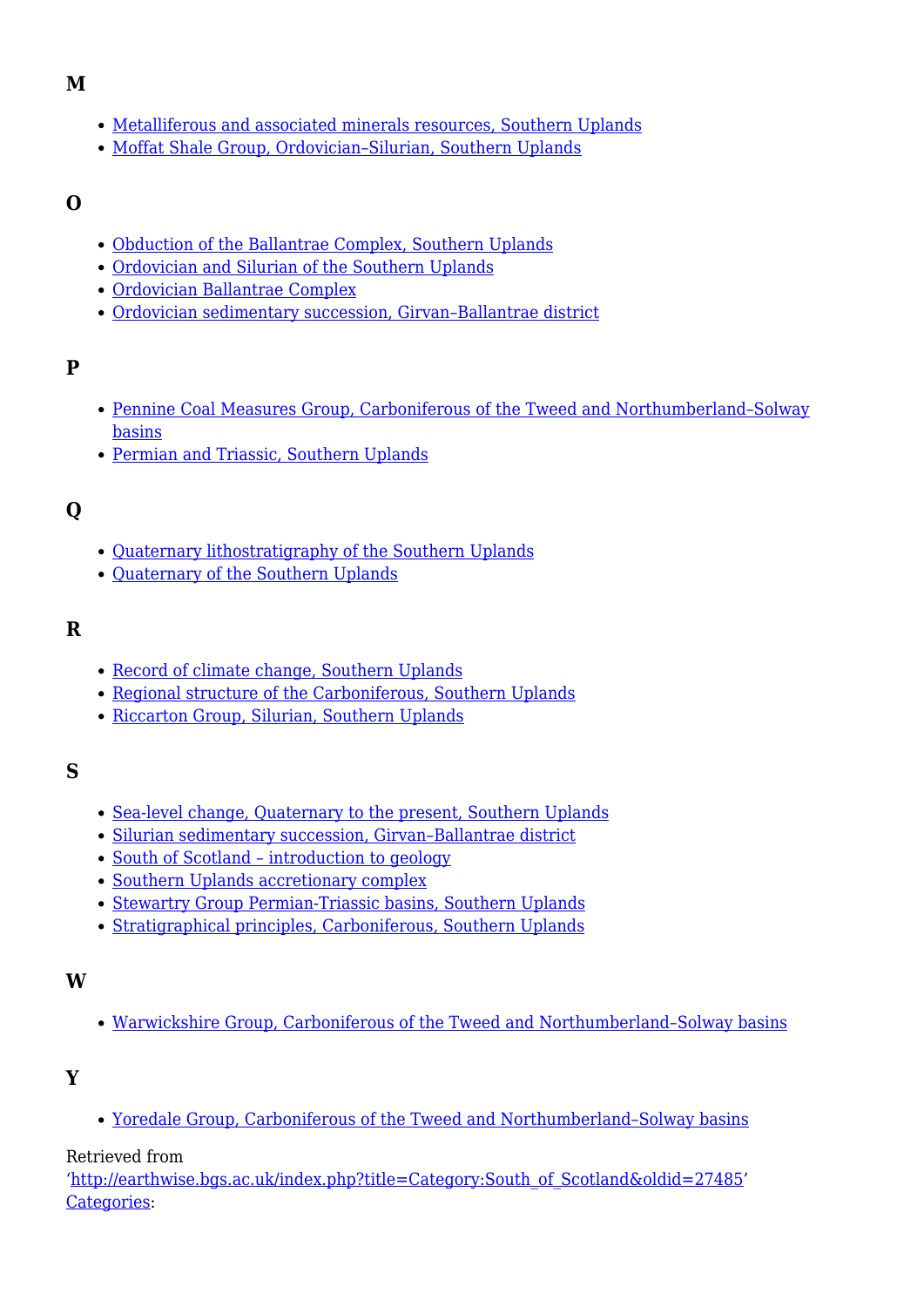- [Geological regions of Scotland](http://earthwise.bgs.ac.uk/index.php/Category:Geological_regions_of_Scotland)
- [6. South of Scotland area](http://earthwise.bgs.ac.uk/index.php/Category:6._South_of_Scotland_area)

# **Navigation menu**

### **Personal tools**

- Not logged in
- [Talk](http://earthwise.bgs.ac.uk/index.php/Special:MyTalk)
- [Contributions](http://earthwise.bgs.ac.uk/index.php/Special:MyContributions)
- [Log in](http://earthwise.bgs.ac.uk/index.php?title=Special:UserLogin&returnto=Category%3ASouth+of+Scotland&returntoquery=action%3Dmpdf)
- [Request account](http://earthwise.bgs.ac.uk/index.php/Special:RequestAccount)

#### **Namespaces**

- [Category](http://earthwise.bgs.ac.uk/index.php/Category:South_of_Scotland)
- [Discussion](http://earthwise.bgs.ac.uk/index.php?title=Category_talk:South_of_Scotland&action=edit&redlink=1)

 $\overline{\phantom{a}}$ 

# **Variants**

#### **Views**

- [Read](http://earthwise.bgs.ac.uk/index.php/Category:South_of_Scotland)
- [Edit](http://earthwise.bgs.ac.uk/index.php?title=Category:South_of_Scotland&action=edit)
- [View history](http://earthwise.bgs.ac.uk/index.php?title=Category:South_of_Scotland&action=history)
- [PDF Export](http://earthwise.bgs.ac.uk/index.php?title=Category:South_of_Scotland&action=mpdf)

 $\Box$ 

# **More**

#### **Search**

Search Go

# **Navigation**

- [Main page](http://earthwise.bgs.ac.uk/index.php/Main_Page)
- [Recent changes](http://earthwise.bgs.ac.uk/index.php/Special:RecentChanges)
- [Random page](http://earthwise.bgs.ac.uk/index.php/Special:Random)
- [Help about MediaWiki](https://www.mediawiki.org/wiki/Special:MyLanguage/Help:Contents)

# **Tools**

[What links here](http://earthwise.bgs.ac.uk/index.php/Special:WhatLinksHere/Category:South_of_Scotland)